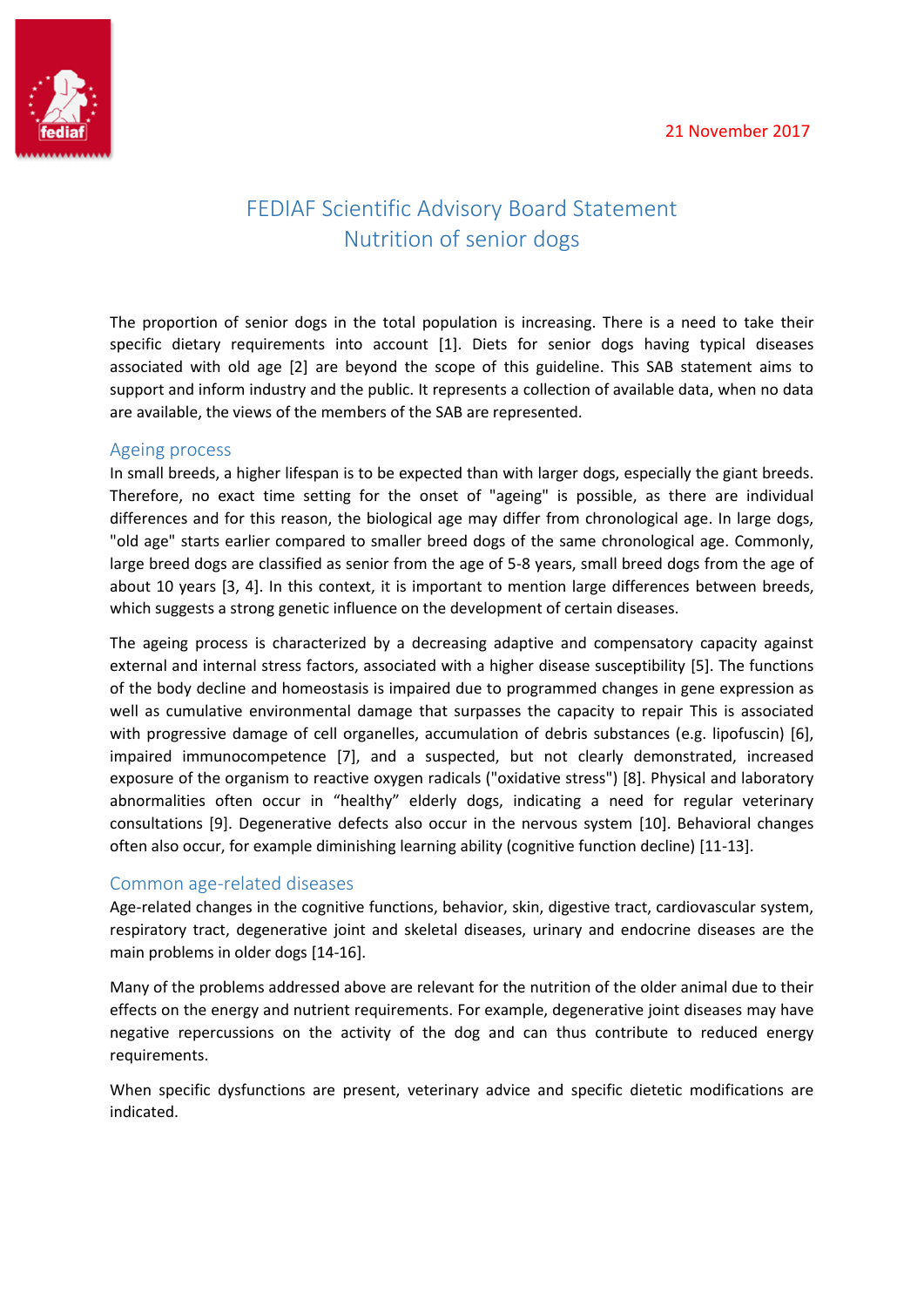## Changes in the digestive tract

Changes in the digestive system, primarily tooth loss and gum diseases, can hinder food intake. In the case of very old dogs, the sense of taste and/or olfaction may decrease [17], so that higher palatable food has to be provided in order to ensure an appropriate energy and nutrient intake. Texture (dry, wet) may be important to ensure sufficient food intake.

The often-assumed general decline in the digestive capacity such as to some extent a lower fat digestion as seen in cats [18-21], does not appear to occur in dogs. The composition of the intestinal microbiota in older dogs has a tendency towards reduced counts of Lactobacilli and an increased occurrence of Clostridia compared to younger animals [22, 23]. The implications of these changes and the impact of ageing on microbial diversity requires further research.

## Changes in energy metabolism

Functional limitations of various organ systems (e.g. heart, kidney), reduced physical activity, higher or lower body fat, lower lean body mass and endocrine changes (e.g. reduced thyroid activity due to illness [24]) influence the whole organism. In most cases, increasing age is associated with a reduced energy requirement, but it can also be higher because of hormonal malfunctions (e.g. uncontrolled diabetes mellitus) or in some cancers.

In addition to the correct supply of energy during old age, lifetime restrictive energy allowances can be expected to have a positive effect on life as well as age-related metabolic changes and health problems. In a study in Labrador retrievers, results indicated that 25% restriction in food intake increased median life span and delayed the onset of signs of chronic disease [25]. A further advantage of a restrictive energy allocation is a lower tendency to osteoarthritis [26-28]. Optimal body condition (slim, ideal body condition score) seems to be a major factor supporting healthy ageing. Owners should be made aware of the importance of adjusting daily feed allowances to maintain optimal body condition.

### Energy and nutrient requirements of older dogs

At present there are no experimental data dealing with energy or nutrient requirements for older dogs. For feeding practice, the following principles can be recommended.

### Energy

The energy supply should be adjusted to maintain optimal body condition. Reduction or increased allowances have to be defined based on body condition scores [29]. The World Small Animal Veterinary Association provides practical aids for the nutritional assessment, including diet history form, body condition score charts, and energy recommendations for dogs and cats [\(http://www.wsava.org/nutrition-toolkit\)](http://www.wsava.org/nutrition-toolkit). Muscle condition scoring systems are not yet sufficiently standardized, but assessment of muscle mass seems important in senior dogs.

Senior dogs are at risk for becoming overweight and obese with all related health problems. Changes in activity can affect energy requirements. Moderate energy intake and optimal body condition at a younger age is associated with better health and lower prevalence and severity of metabolic disorders at older age [26, 30, 31]. Underweight occurs when food intake is low in very old cats [32] and dogs (> 12 years), for example due to dentition problems, multimorbidity or functional disorders.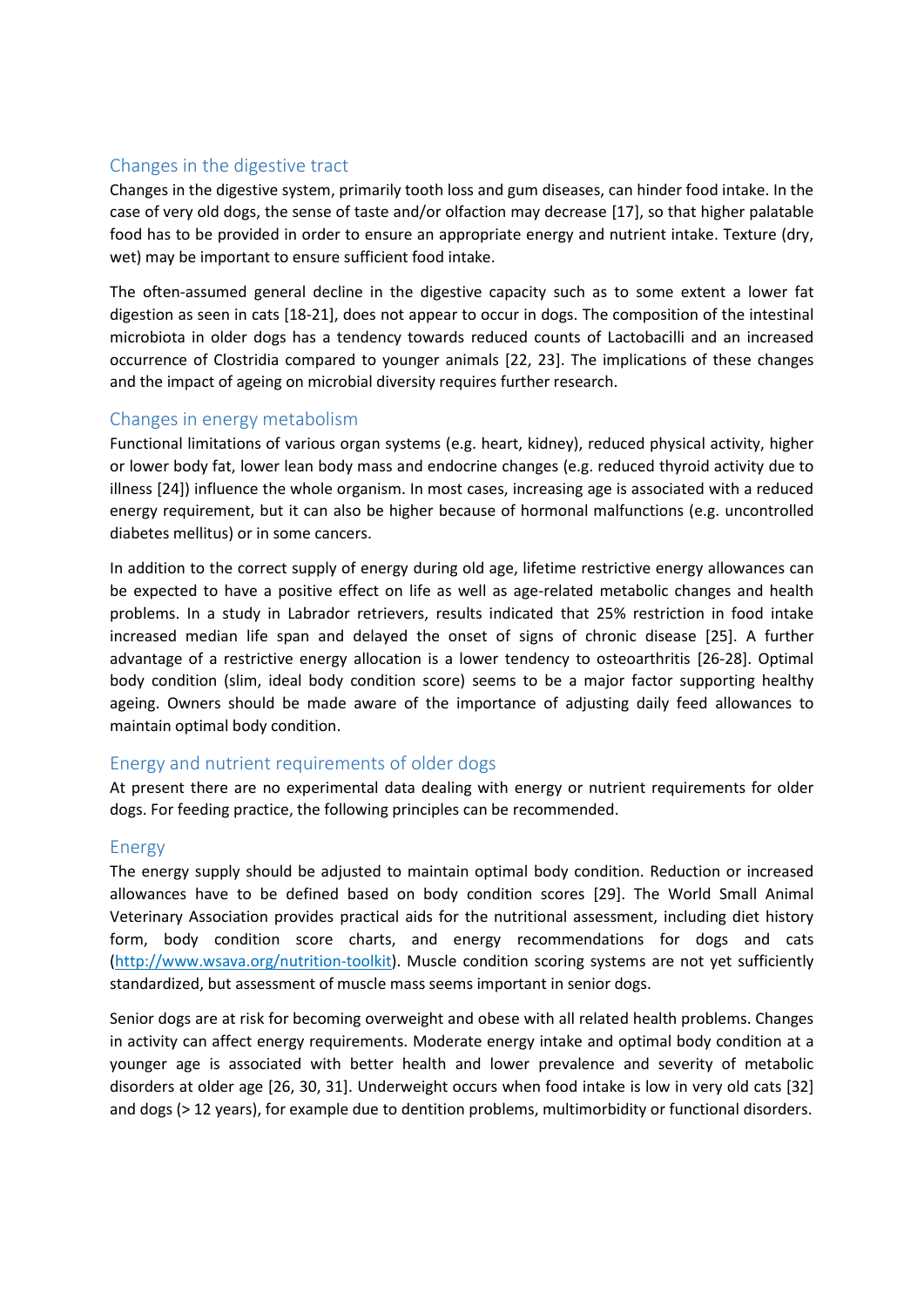## Protein

The protein supply should correspond to the recommendations for adult dogs for maintenance metabolism and should minimize the loss of lean body mass. When food intake is lower in older dogs, diets should contain a higher protein concentration in order to meet their needs [14] and delay age related loss of lean body mass, except when specific diseases (in advanced stages) require quantitative or qualitative adjustments of the protein supply. The protein should supply sufficient levels of essential amino acids.

#### Fat

Linoleic acid, the dominant n-6 fatty acid, is essential for dogs. There is growing evidence that n-3 fatty acids have an important function for dogs. Docosahexaenoic acid has a specific role for neural membranes, neurologic development, and visual acuity, it is more likely to be essential than eicosapentanoic acid [33]. n-3 fatty acids and n-6 fatty acids have been shown to affect plasma fatty acid profiles of dogs [34], immunological reactions [35-37] and behavior. However, to the best of our knowledge, there are no specific recommendations available for the senior dogs, and at least minimum maintenance requirements defined by FEDIAF should be guaranteed.

#### Fiber

Diets for older dogs should contain sufficient crude fibre to ensure adequate intestinal motility. Both fermentable and non-fermentable fibres have positive effects on intestinal health, including provision of substrates to the gut microbiota.

#### **Minerals**

Specific data for senior dogs are not available to our best knowledge. Therefore, the mineral supply should not exceed the recommendations for adults. Calcium and phosphorus allowances and adequate Ca/P ratio should be maintained. The mineral salts used should be readily soluble so that sufficient amounts are absorbed.

### Trace elements

In the case of the trace element supply, particular attention should be paid to zinc for its essentiality for many biological systems including the immune function [38], selenium for muscle integrity and for its role in antioxidative defense and iodine for thyroid function. The zinc intake can be adjusted to higher levels within the recommended frame, normal copper intake is recommended.

### Vitamins

The vitamin supply should follow the recommendations for maintenance metabolism. Supply might be increased when lower absorption and/or increased losses are expected. A sufficient supply of vitamin E is important for the prevention of cell damage caused by oxidative metabolites. Further antioxidative substances might be supportive to prevent cognitive dysfunctions and the immune system, but there is currently insufficient knowledge of the dose-response relationships [14, 39].

### Food quantity and feeding schedule

The daily ration should be given in 2-3 portions at fixed feeding times. Pouring warm water over dry food may improve acceptance for some dogs.

#### Water

As for all animals, fresh water has to be constantly available.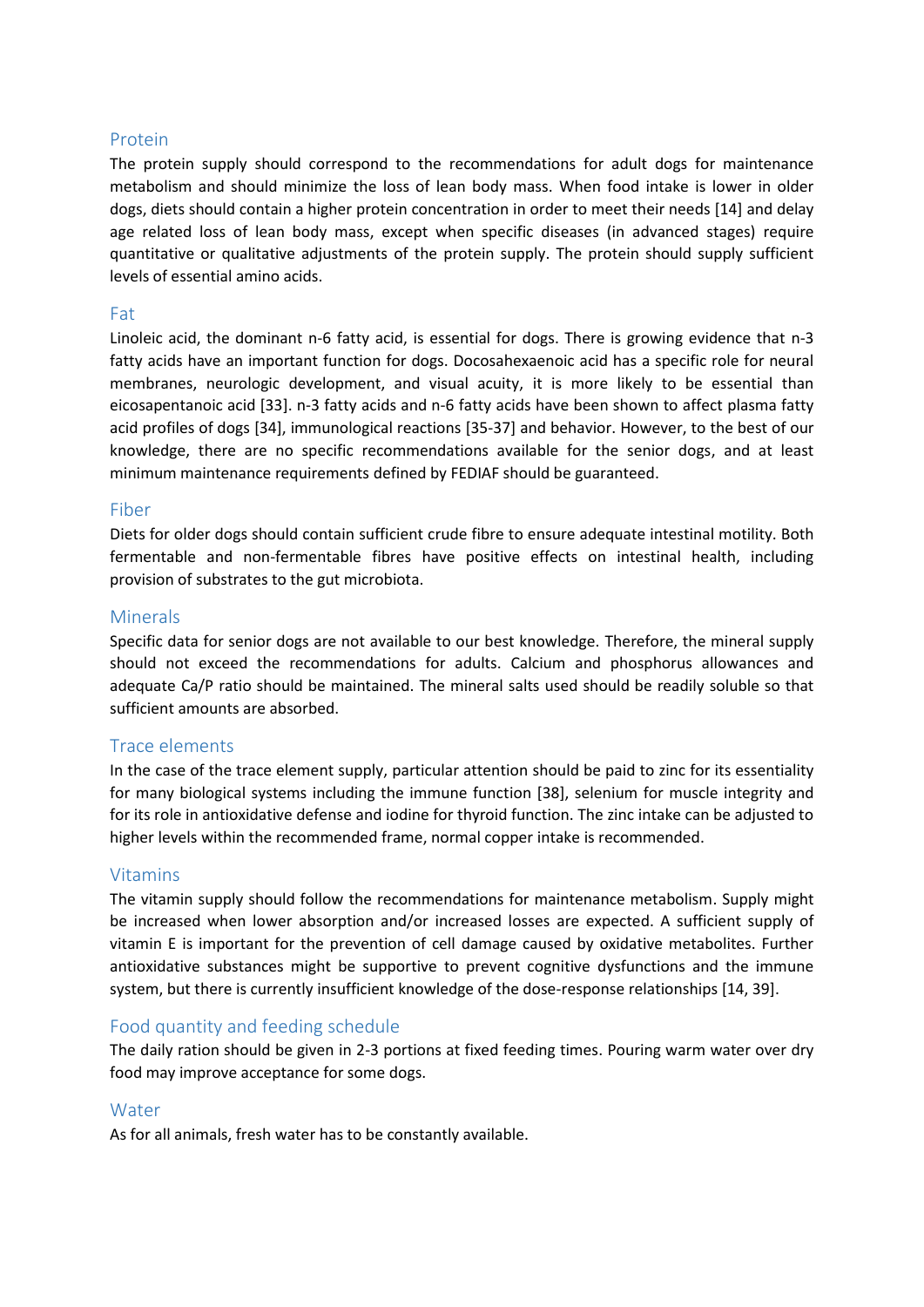## References

- 1. Butterwick, R.F., *Impact of nutrition on ageing the process. Bridging the gap: the animal perspective.* Br J Nutr, 2015. **113 Suppl**: p. S23-5.
- 2. Fortney, W.D., *Implementing a successful senior/geriatric health care program for veterinarians, veterinary technicians, and office managers.* Vet Clin North Am Small Anim Pract, 2012. **42**(4): p. 823-34, viii.
- 3. Michell, A.R., *Longevity of British breeds of dog and its relationships with sex, size, cardiovascular variables and disease.* Vet Rec, 1999. **145**(22): p. 625-9.
- 4. Goldston, R.T., *Preface.* Veterinary Clinics of North America: Small Animal Practice, 1989. **19**(1): p. ix-x.
- 5. Jin, K., et al., *Multiple morbidities in companion dogs: a novel model for investigating agerelated disease.* Pathobiol Aging Age Relat Dis, 2016. **6**: p. 33276.
- 6. Youssef, S.A., et al., *Pathology of the Aging Brain in Domestic and Laboratory Animals, and Animal Models of Human Neurodegenerative Diseases.* Vet Pathol, 2016. **53**(2): p. 327-48.
- 7. Hall, J.A., et al., *Dietary antioxidants and behavioral enrichment enhance neutrophil phagocytosis in geriatric Beagles.* Vet Immunol Immunopathol, 2006. **113**(1-2): p. 224-33.
- 8. Larsen, J.A. and A. Farcas, *Nutrition of aging dogs.* Vet Clin North Am Small Anim Pract, 2014. **44**(4): p. 741-59, vi.
- 9. Willems, A., et al., *Results of Screening of Apparently Healthy Senior and Geriatric Dogs.* J Vet Intern Med, 2017. **31**(1): p. 81-92.
- 10. Ozawa, M., et al., *The Relation between canine cognitive dysfunction and age-related brain lesions.* J Vet Med Sci, 2016. **78**(6): p. 997-1006.
- 11. Vite, C.H. and E. Head, *Aging in the canine and feline brain.* Vet Clin North Am Small Anim Pract, 2014. **44**(6): p. 1113-29.
- 12. Snigdha, S., et al., *Effects of diet and behavioral enrichment on free fatty acids in the aged canine brain.* Neuroscience, 2012. **202**: p. 326-33.
- 13. Landsberg, G.M., J. Nichol, and J.A. Araujo, *Cognitive dysfunction syndrome: a disease of canine and feline brain aging.* Vet Clin North Am Small Anim Pract, 2012. **42**(4): p. 749-68, vii.
- 14. Laflamme, D.P., *Nutritional care for aging cats and dogs.* Vet Clin North Am Small Anim Pract, 2012. **42**(4): p. 769-91, vii.
- 15. Schutt, T., N. Toft, and M. Berendt, *Cognitive Function, Progression of Age-related Behavioral Changes, Biomarkers, and Survival in Dogs More Than 8 Years Old.* J Vet Intern Med, 2015. **29**(6): p. 1569-77.
- 16. Bellows, J., et al., *Common physical and functional changes associated with aging in dogs.* J Am Vet Med Assoc, 2015. **246**(1): p. 67-75.
- 17. Hirai, T., et al., *Age-related changes in the olfactory system of dogs.* Neuropathol Appl Neurobiol, 1996. **22**(6): p. 531-9.
- 18. Harper, E.J., *Changing perspectives on aging and energy requirements: aging and digestive function in humans, dogs and cats.* J Nutr, 1998. **128**(12 Suppl): p. 2632s-2635s.
- 19. Salas, A., et al., *Fat digestibility is reduced in old cats with subnormal cobalamin concentrations.* J Nutr Sci, 2014. **3**: p. e62.
- 20. Teshima, E., et al., *Nutrient digestibility, but not mineral absorption, is age-dependent in cats.* J Anim Physiol Anim Nutr (Berl), 2010. **94**(6): p. e251-8.
- 21. Fahey, G.C., Jr., K.A. Barry, and K.S. Swanson, *Age-related changes in nutrient utilization by companion animals.* Annu Rev Nutr, 2008. **28**: p. 425-45.
- 22. Masuoka, H., et al., *Transition of the intestinal microbiota of dogs with age.* Biosci Microbiota Food Health, 2017. **36**(1): p. 27-31.
- 23. Benno, Y., et al., *Impact of the advances in age on the gastrointestinal microflora of beagle dogs.* J Vet Med Sci, 1992. **54**(4): p. 703-6.
- 24. Scott-Moncrieff, J.C., *Thyroid disorders in the geriatric veterinary patient.* Vet Clin North Am Small Anim Pract, 2012. **42**(4): p. 707-25, vi-vii.